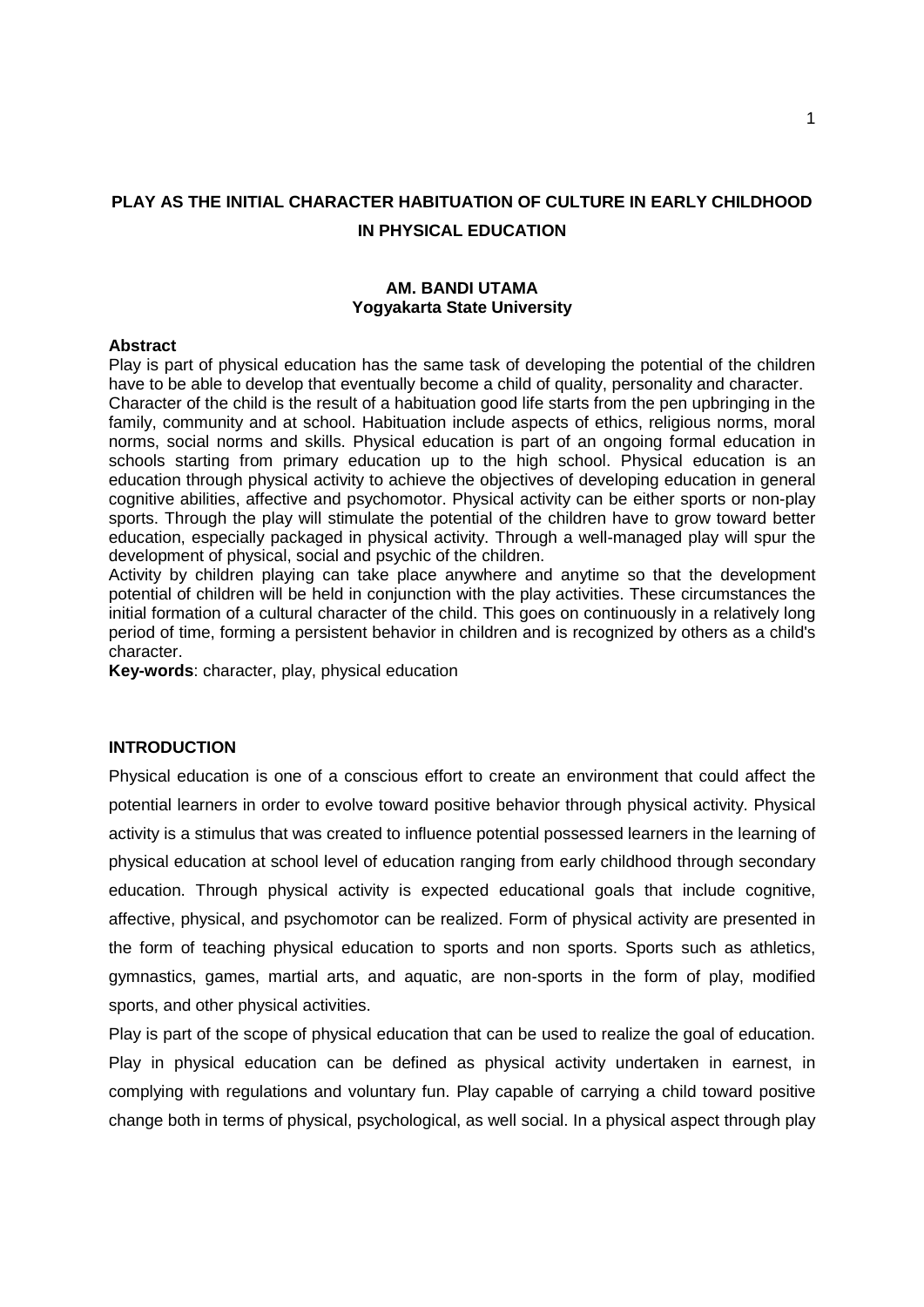can help children's physical growth and development significantly, helping Increasing and maintaining physical fitness of children, improve the quality of basic movements such as the child's non-locomotor, locomotor, and manipulation, improving the quality of the elements of the physical condition of the child such as strength, speed , explosive power, agility, flexibility, endurance, coordination, accuracy and balance, and be able to establish and improve the child's motor skills are good. Psychological aspects through play activities children can develop and enhance the child's psychic elements such as intelligence, creativity, courage, motivation, managing emotions, managing fear or anxiety, self-confident, mentally steel, concentration, attention, interest, willingness, and so on. Being in the social aspects through play children will be able to develop cooperation, respect, honor, trust, obey the rules, tolerance, sportsmanship, fair play, solidarity, social life, and others. Thus it can be stated that the play is a means of beginning to shape the character of children.

Functions play in physical education is to develop cognitive skills, affective, and psychomotor learners actually the realization of learners who have personality and character through play activities, this suggests that the general educational goals can be achieved.

#### **DISCUSSION**

#### **Nature of Physical Education**

Physical education is an integral part of education in general which affect the potential of learners in terms of cognitive, affective, and psychomotor through physical activity. Through physical activity the child will acquire a wide range of valuable experience to increasing the quality of life.

Williams in Arma and Agus Manadji Abdullah (1994:3) states that physical education is all kinds of human activity selected and implemented in accordance with the objectives to be achieved. The selected physical activity means that are tailored to children's abilities, environment, and infrastructure in schools. Bucher in Sukintaka (2001:2) states that physical education is an integral part of the whole process of education that aims to develop physical fitness, mental, emotional, and social development through physical activity. Moderate Sukintaka (2001:5) indicated that physical education is a process of educational interaction between students with the environment through physical activity systematically arranged for humans to berate educative interaction in whole. Reciprocal relationship between the learner with the environment include teachers, materials, goals , methods, media and facilities in order to influence potential learners through physical activity in the form of sports or non sports such as playing to become a whole human being in terms of personality and character. Based on the SK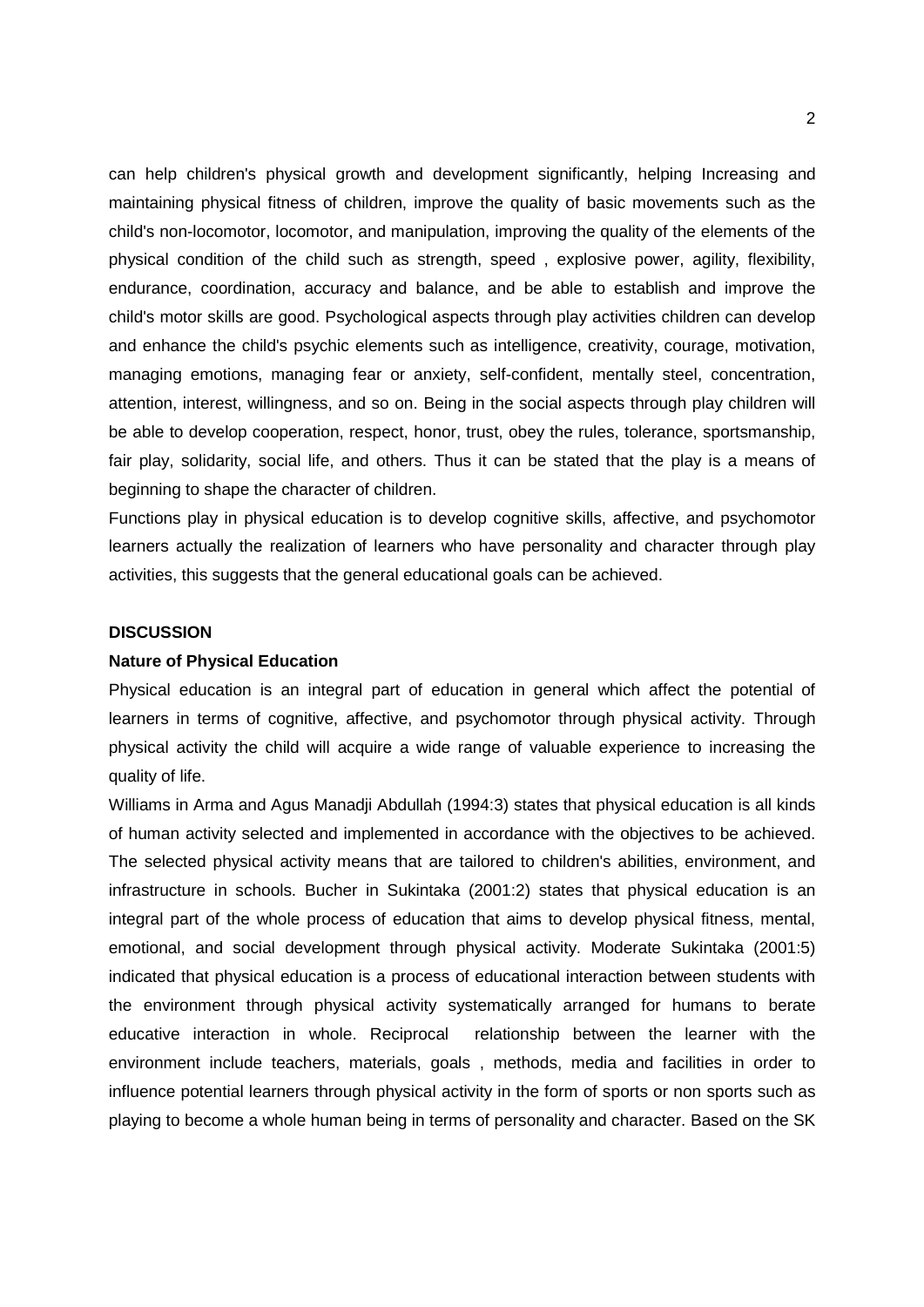Mendikbud 413/U/1987 number mentioned that physical education is an integral part of education through physical activities aimed at improving individual organically, neuromuscular, intellectual, and emotional.

Of the various opinions before it is clear that physical education is an integral part of education in general through physical activity. Through this physical activity students get a variety of real life experience that really brought the child towards a good attitude and behavior.

## **Objectives of Physical Education**

Based on an understanding of the nature of the objectives of physical education physical education with the purpose of education in general, because physical education is an integral part of education in general through physical activity. Physical activity that includes a variety of physical and sports activities only as tools or means to achieve the goal of education in general. In general education are classified the educational objectives into three domains / domains namely: cognitive, affective, and psychomotor. Cognitive goal with regard to intelligence, knowledge, understanding, concepts, thinking skills, analysis, and evaluation. Affective realm includes a sense of purpose with respect to the value, attitudes, appreciation, social values. Psychomotor domains include objectives relating to motor skills, posture, physical fitness, and physical condition. In detail the purpose of education in Indonesia contained in the Law of the Republic of Indonesia Number 20 Year 2003 regarding National Education System in Chapter II, article 3 that the national education goals aimed at developing the potential of learners in order to be a man who is faithful and devoted to God the Almighty, a certain character noble, health, knowledgeable, capable, creative, independent, and become citizens of a democratic and responsible. In the physical education curriculum at the school mentioned that the purpose of physical education and sport so that learners have the ability to:

- 1. Develop self-management skills in the development and maintenance of physical fitness and healthy lifestyles through physical activity and sport selected.
- 2. Enhance physical growth and mental development better.
- 3. Enhance the ability and basic motor skills.
- 4. Laying a strong foundation of moral character through the internalization of the values embodied in sport physical education and health.
- 5. Develop sportsmanship, honesty, discipline, responsibility, cooperation, confidence and democratic.
- 6. Develop the skills to maintain the safety of themselves, others and the environment.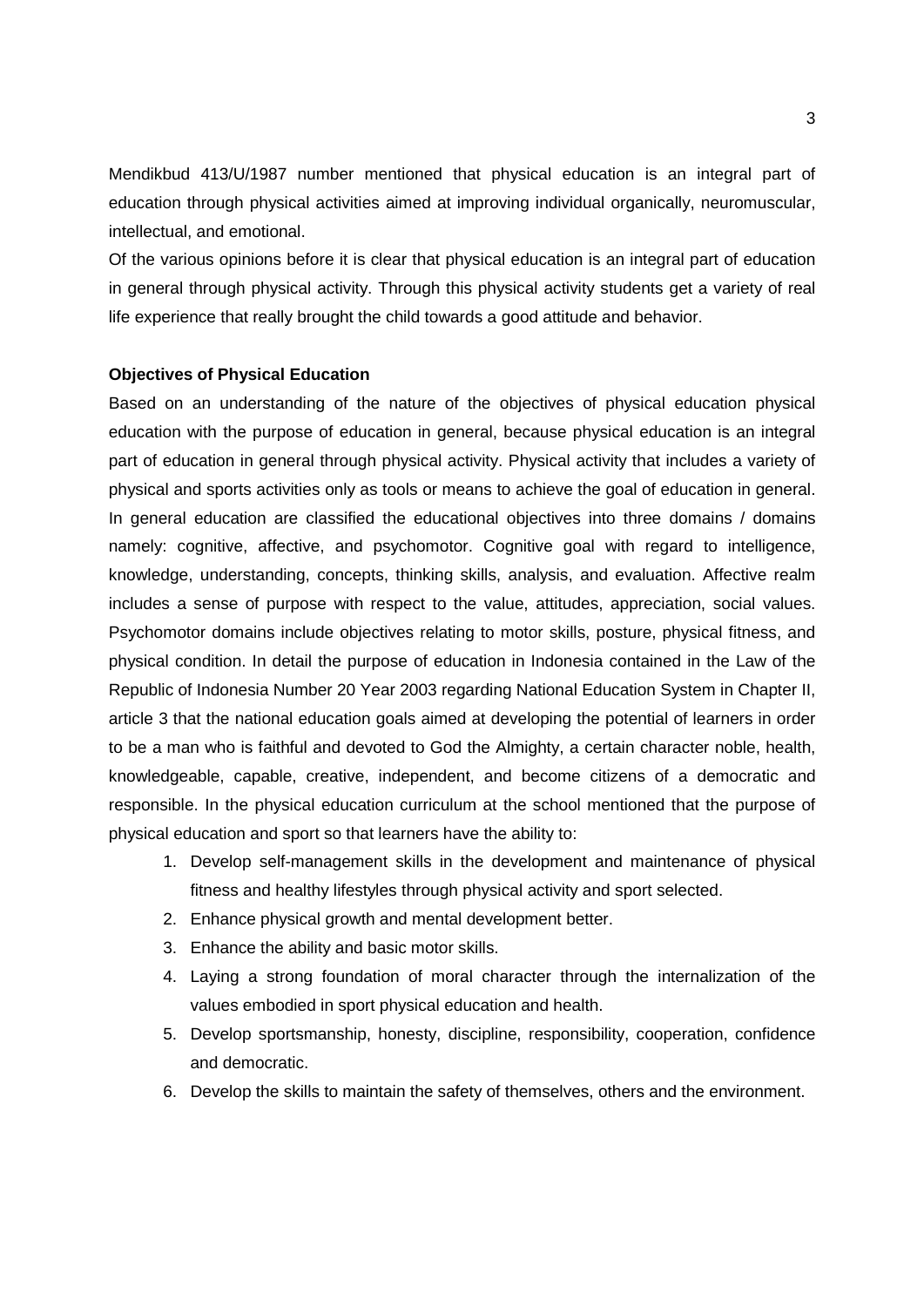7. Understand the concept of physical activity and exercise in a clean environment as information to achieve perfect physical growth, healthy lifestyles and fitness, skilled and have a positive attitude.

## **Play**

Restrictions on playing a very broad and difficult to find the sense of playing a real and proper in the sense of the limitations may include the whole notion of playing. But there are some limitations to play according to the experts as follows: James Sully in Tedjasaputra (2001:15) states that an important and necessary in the sense of fun play activities are marked by laughter. Soemitro (1991:3) states that play is learning to adjust the self to circumstances. Through play children will try to adapt to certain situations and environmental conditions in terms of shape, weight, content, nature, distance, time, language, and so on. Moderate Smith (Soemitro, 1991: 3) states that the play is a direct impulse from within each individual, which for kids is a job, being an adult is seen as a hobby. Sukintaka (1998:5) states play is physical activity undertaken voluntarily and earnestly to gain pleasure from doing the activity. Physical activity is a human motion itself, which means one sign of the play is the movement / physical activity such as: roads, running, throwing, jumping, rolling, climbing, crawling, kicking, hitting, and others. Children can certainly have been through in physical activity it can be said that they had already done spiritual activity. Voluntary means that in conducting its activities with the children playing follow the rules without any coercion from anyone, because the rules they use in their play is an agreement together. Who's really meaningful in the child's play activities using all abilities (physical, technical, tactical, psychological) to overcome all challenges and obstacles in the play situation. Happy is the main purpose of a play activity. Hurlock (1978:320) states that the play is any activity undertaken for the pleasure of it, without considering the final result. Play and voluntary and no coercion or pressure from outside or obligation.

Drijarkara in Sukintaka (1998:20) states that the play is a human phenomenon which is a dynamic activity of a civilized human being. Olympic is one of the example of a civilized human symptoms. Furthermore Drijarkara stated that the play is not just a physical activity but also involves fantasy, logic, and language. So that the required alignment between the physical play in this activity the physical and psychic logic, perception, assumption, emotion, courage, intelligence and others. According Drijarkara in play there should be two character of *eros* and *agon. Eros* in the sense that the play should be a foundation of love / love for the components in the play itself as a friend to play, play facilities, play time, play situations and so on. Furthermore, *agon* means struggle to overcome all the challenges / difficulties / obstacles or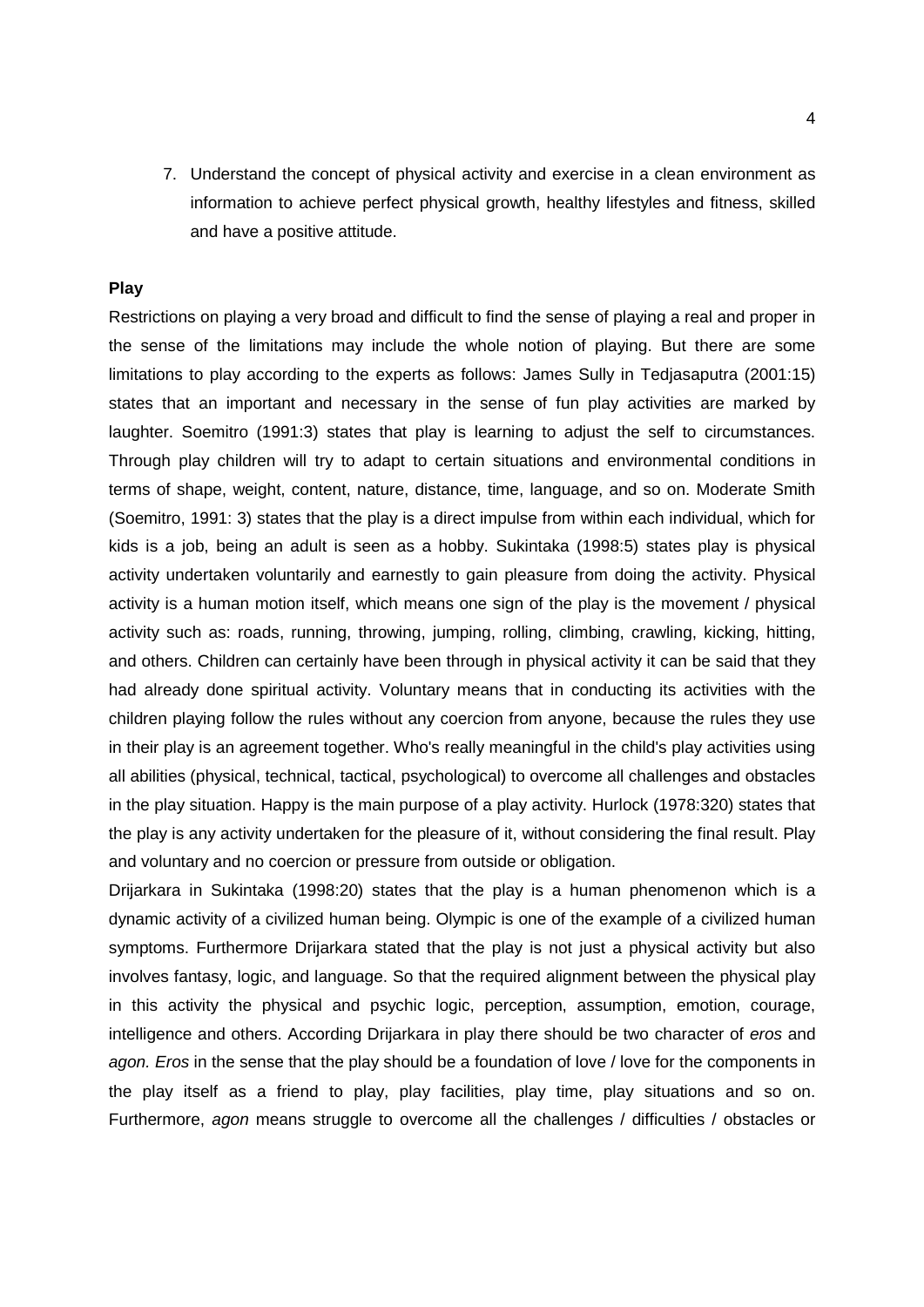problems in play. Children in the play inevitably face many challenges both from within ourselves and from outside himself. The challenge in such a state of physical or psychic, medium from the outside can come from friends and co-star, the situation is, of infrastructure play, spectators and others. This challenge can be overcome by a child should be sincerely and desperately through the physical and psychological. Two of this nature must be carried by children during play.

#### **The Aims of Play in Physical Education**

Play an important role in human life which can be seen from the aspect of psychological, physical, and social. Some aspects of the psychic component will develop through play, among others, in terms of intelligence, motivation, emotional, mental, self-confidence, interest, willingness, anxiety, aggressiveness, attention, concentration, and so on. Suppose factor due to intelligence develops through play that through play children will encounter various problems that arise in the game and should be resolved / decided on the spot quickly and precisely, or motivational factors through play children will show what they have to really truly and passionately because the play is exciting and fun atmosphere so that free move vigorously in accordance with its capabilities. Through play children will be familiar with the pressures either from himself or from the outside so it will be able to manage emotions, anxiety and self confidence as well. Through play children will be able to develop, maintain, and control aspects of the psyche.

The physical aspect will also be developed through play activities include the growth and physical development, physical fitness, physical health, basic motor skills, physical elements that exist. Growth factors and physical development of your child will develop through play activities. Physical growth with respect to body size markedly increases that can be measured with certainty, such as increased height, weight, and large or in quantitative. Moderate physical development is increasingly quality ability of the body or group of muscles in the move / motion. For example the ability of throwing a small ball farther from the results before making a play activity, although the number of muscle fibers are relatively equal. Through the play also gives children the opportunity to practice basic motor skills such as movement of locomotor, non locomotor, and manipulative. Basic motor skills and the quality is getting better. Through the activity of playing the physical abilities of children will develop optimally.

The social aspect will also be developed through the activity of this play in terms of cooperation, communication, mutual trust, respect, built community tolerance, togetherness and so on. Through play children are able to create a form of cooperation to achieve common goals, in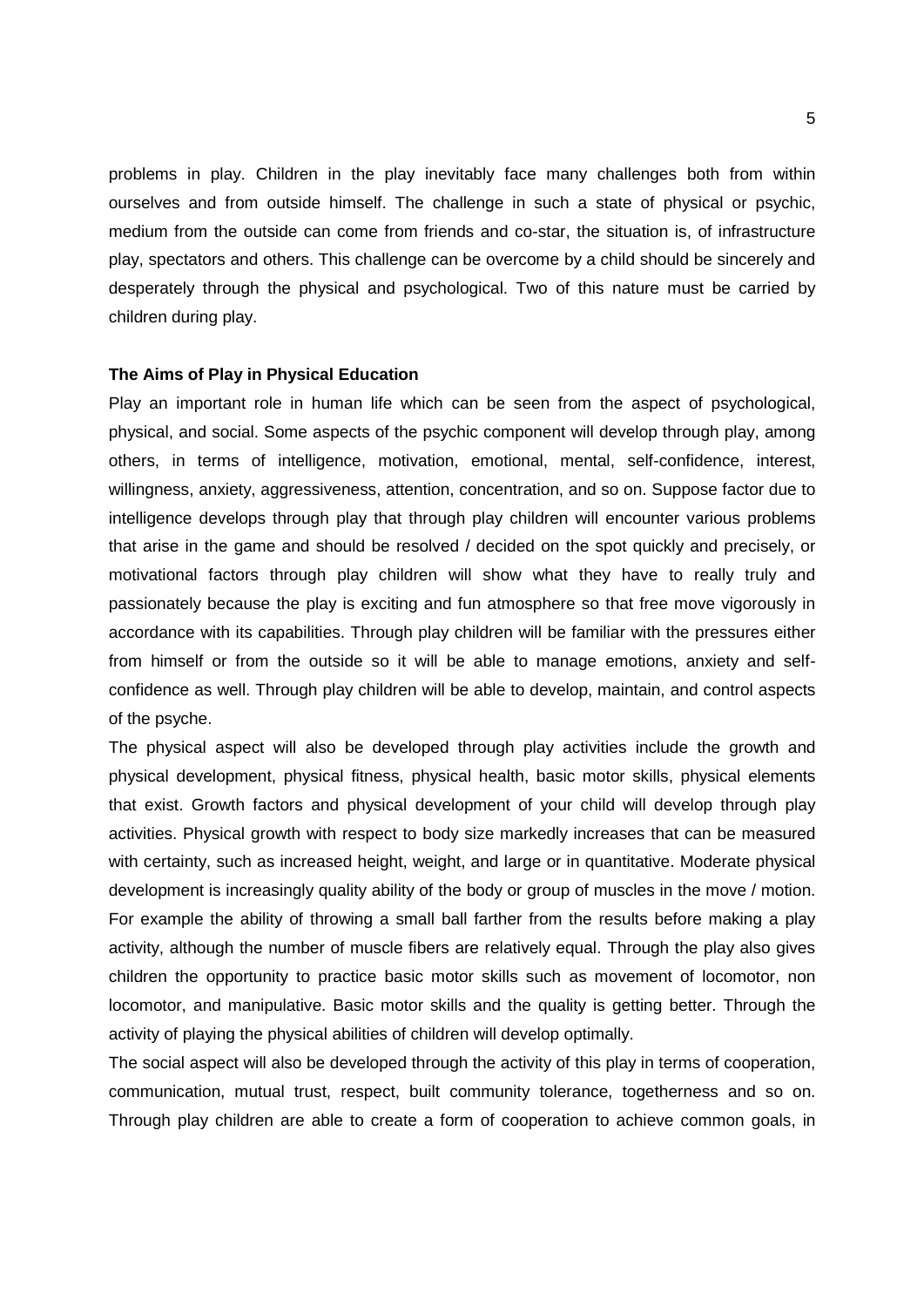cooperation ensured there is communication between team members, and in co-operation there is also a sense of mutual trust and mutual respect between members to achieve common goals desired. It was agreed by Cowel and Hazelton in Sukintaka (1998:9) who states that the play will be a positive change in terms of physical, social, mental, and moral.

Furthermore Hurlock (1978:323) states about the impact of play in the world of children that play in child development have an influence, such influence among others relate to: physical development, communication impulse, channeling the pent-up emotional energy, learning resources, stimulate creativity, development self-insight, learn social, moral standards, the development of desirable personality traits.

#### **Conducting Emotional Energy for an Unexpressed**

Playing is a medium channeling the tensions or potential energy caused by environmental restrictions on the behavior of their lives. Through playing the stored energy or emotion the child will be issued with a lancer without any hindrance, the child in play will issue what is the pressure / barrier freely are like screaming out loud in the field, kicking the ball hard, or hit the ball as hard as her lungs, making it easier to make the psychic balance which can restore a normal child behaving again. Also through the play activities with children are able to train and manage the emotions that must have emerged in play activities.

#### **Conduction of Need and Desire**

The needs and wishes of children who are not be met by other means can often be met through play activities. Needs and wants, among other things: the needs of friends, the need for self recognition / status, recognition, need to talk, to communicate, the need for security, comfort, exemplary, honesty, discipline, community and others. Through play activities of children's needs or desires will be fulfilled in accordance with the wishes of children. Children who are not able to achieve a leading role in real life will be fulfilling the needs or desires to obtain leadership in dramatic play / role by acting class president, village heads, district heads, presidents or captains in the game of football teams.

#### **Learning Resources**

Provide an opportunity to play extensively in children to learn the various fields that are not acquired through learning in schools, families and communities. Through play children will gain direct experience of various fields in terms of cognitive, affective, and psychomotor. Direct experience in the cognitive domain through guesswork play, puzzles, video games / play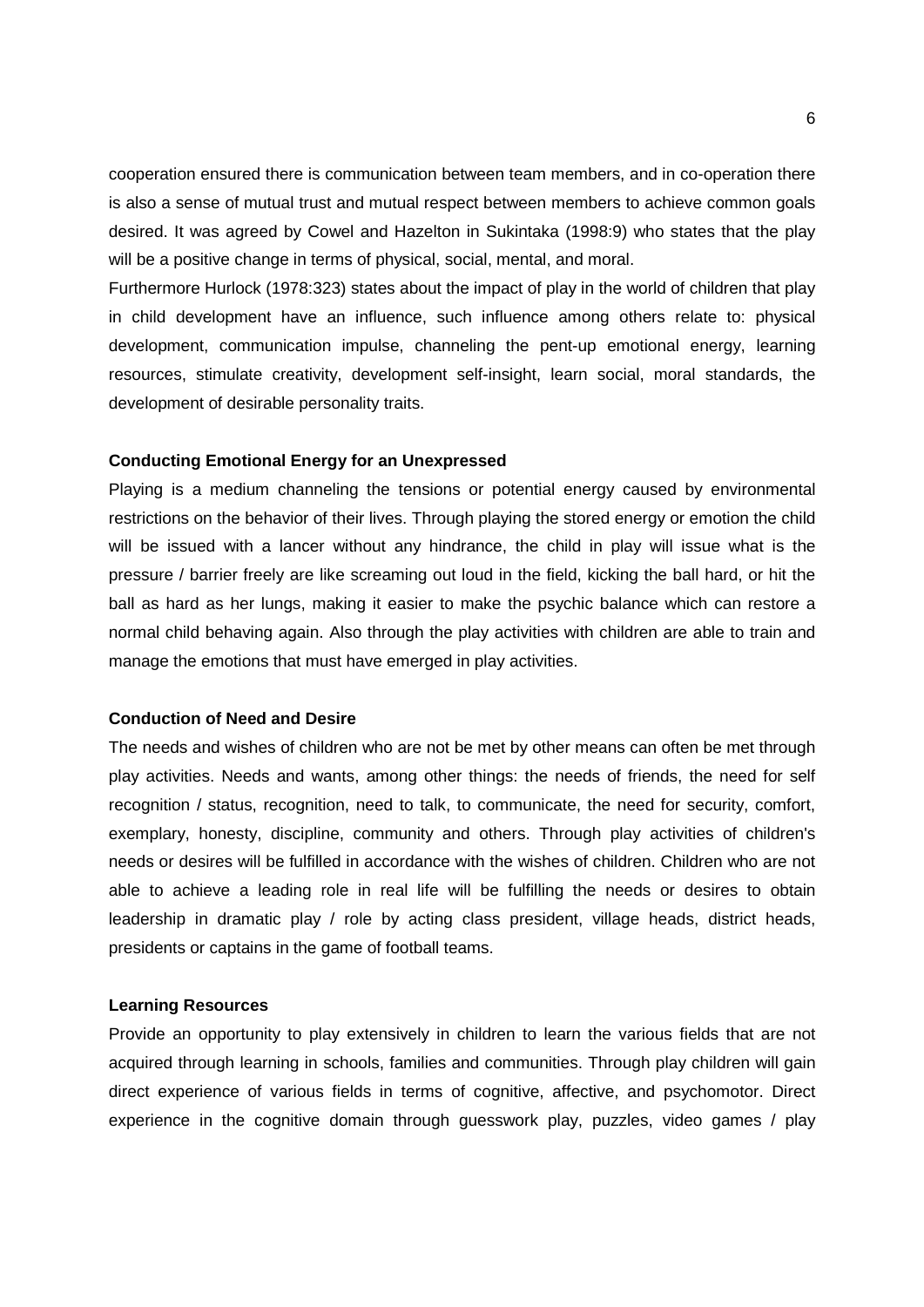station, snake ladder, a game with simple rules and standards. Through play the children will increase knowledge and understanding of an object and making decisions quickly and precisely in the sense of practical intelligence. Direct experience in the affective domain in the activity of play is when children are able to comply / implement rules that they agree or regulation game with a voluntary standard, to be honest in acting, *fair play,* able to work together, and behave properly. Moderate direct experience in the psychomotor domain when children actively in play activities such as running, throwing, catching, kicking, punching, rolling, jumping, jumping, crawling, twisting, dive, float, swim, swing, push, pull , clapping, and so on with a variety of motion.

#### **Development of Self Insight**

Play is mirrored in the lives of children. Through play children are able to see itself as existing benchmarks or comparison of a friend or foe to play, so they know the advantages and disadvantages in various fields such as physical, psychological, and social. Through play children know their ability level. This will allows children to develop self-concept with the more definite and real.

#### **Learning Community**

Play can also be defined center "community" for the children. In life there are certain community communication, social relationships, the value of cooperation, mutual help, there are rules that must be adhered to, there are common goals to be achieved, mutual respect, mutual trust, there is joy, love, togetherness, harmony, and peace. Through this activity children will learn social play by communicating with others, learn to respect, trust, learning to obey rules, togetherness and cooperation. If children are accustomed to obeying the rules, cooperation, mutual help and communicate with others at every opportunity it can be expected to play this habit will be taken in the life to exceed in which are real life can be realized.

#### **Moral Standards**

Can also play as a moral standard which means play can be seen through the good and bad attitudes or behavior of children at play. In the play activities of children of all abilities are free to express freely in terms of its attitude, behavior and language, so that children who have behaved well or bad habits will appear in the play activities. In addition children must have learned in the family and at school about good and bad things as well as its application, but the implementation of the most steadfast moral standards are in play activities.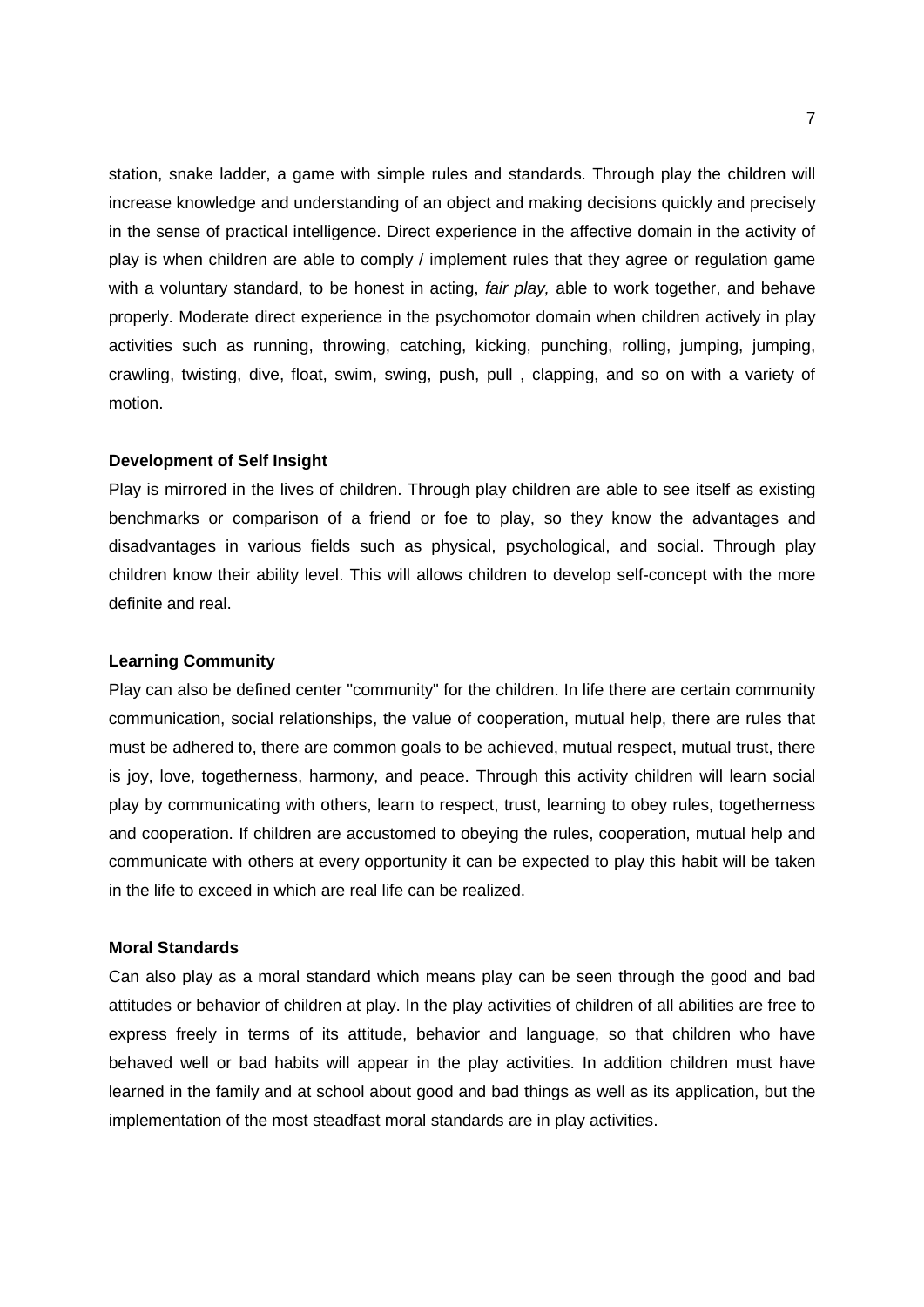#### **Personality Development of Desired Characteristics**

Through play activities the children will be used to establish a close relationship, learn to cooperate, communicate, honesty, sportsmanship, self-sacrifice, discipline, generous, patient, and compassionate, forming a child who has a good personality.

Bredekamp in Montolalu, et al (2007:1.13) states that the play had the following benefits: enabling children to explore their world, develop social and cultural understanding, helping children express their thoughts and feelings, providing an opportunity to experience and solve problems, develop language skills and literacy, and to develop understanding and concepts.

#### **Play Functions in Physical Education**

It has long been that it has played an important function in the world of education in general. Play capable of carrying a child towards the development of personality it deserves. By playing all the potential that owned the child will develop well. All children have the innate potential, good potential towards positive or negative potential direction. The potential is there it will grow or not depends on the environment that influence on it. Play as one of the environment that is able to influence and develop the positive potential that is owned by the child's physical, psychological, and social. Including environmental education is purposely designed to influence or stimulate the potential that exists in students in order to develop properly. It is therefore no exaggeration that the play was part of his education, because the play capable of influencing the potential of the students in a positive way. This is in line with Colloza (Sukintaka, 1998:6) states that the play really part of education.

Moderate kindergarten in Sukintaka (1998) states that the play is a living organ / element of life and has always served as an educational vehicle. Play is an element of life means every life there are always accompanies play activities. Through play children will find his personality. Kindergarten emphasis on imaginative play, any object may be used as a plaything by any child's imagination. In this case the child is completely free imagination so as to develop her potential. Therefore it is no exaggeration to say that playing as a suggestion in the sense of self development education toward positive behavior. Respect to the opinion that the play is free to imagine kindergarten, another case with Montessori stated that play as a means to study the function, in this play should encourage children to learn something according to function. Moreover, Huizinga argues that play is meaningful practical education (Sukintaka, 1998:7). Formal education in acquiring knowledge, attitudes, and skills through a systematic learning planned in accordance with the curriculum, time, place, and teachers. Being through play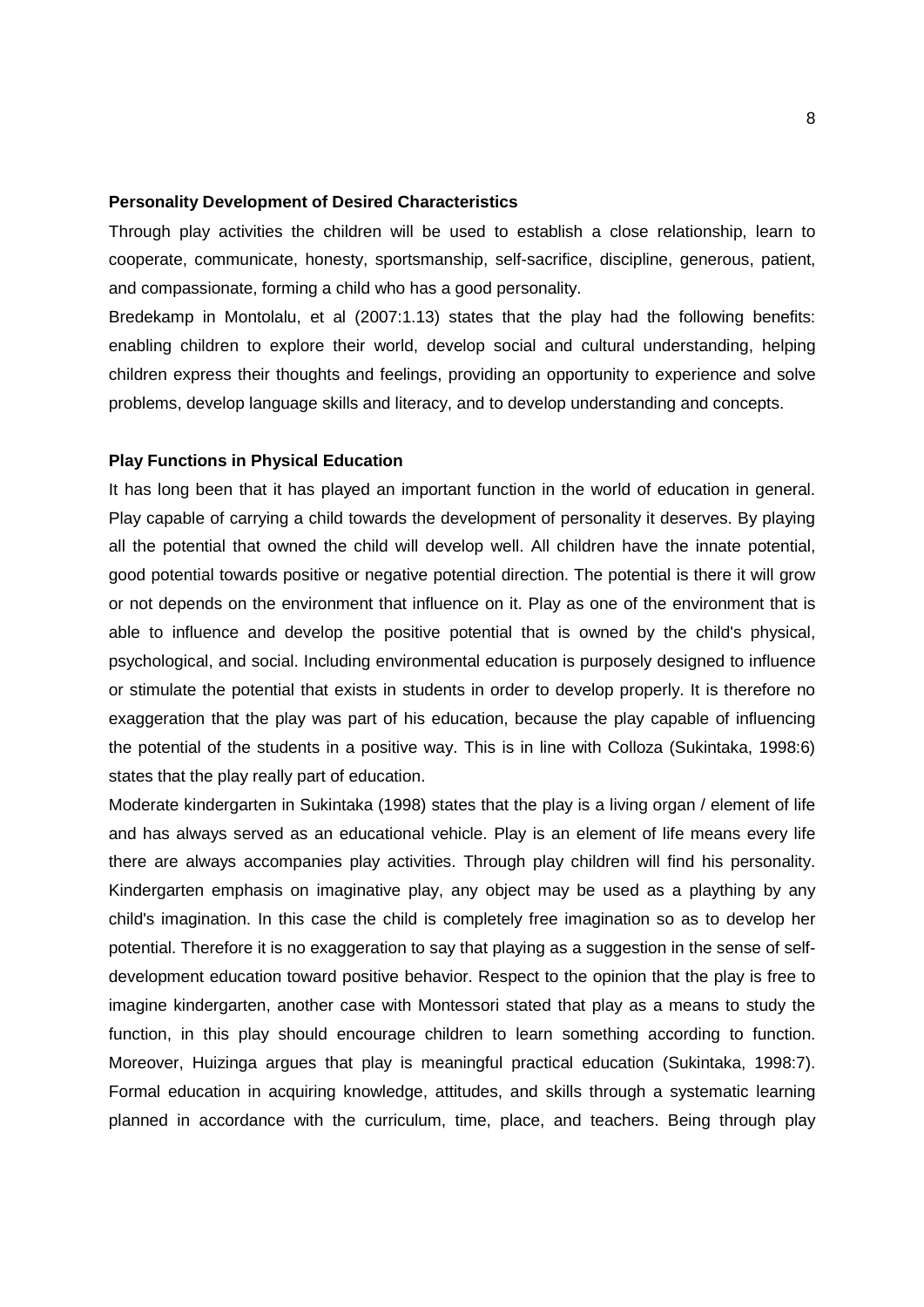children will gain increased knowledge, experience, attitude and skills without being bound by time, place, curriculum, or teacher. Playing can be done anytime (morning, noon, afternoon, or evening), anywhere (at home, school, in class, outside class, courtyard, gardens, fields, rivers, etc.), by anyone (kids until adults), and through play children will obtain a wide range of learning experiences both cognitive, affective, and psychomotor. So whenever, wherever and by whoever play activities take place there also educational activities carried out, this is the meaning of play as a practical education. Furthermore Soekatno Hadi stated that the Park Students have confidence that the games of childhood as a means of education that can guide the child towards the perfection of a pure national life (Sukintaka, 1998:8).

From the opinion of the experts can be concluded that the play has a noble function that is able to bring a child into a good personal direction indicated by changes in cognitive, affective, and psychomotor domains in accordance with changes in education were even able to bring a son to the perfection of life .This suggests that the play really is a culture of the early formation of good character kids.

### **CONCLUSIONS**

Play is a way of physical activity undertaken in earnest and the voluntary and fun that is often done by most children. In physical education learning through play is able to bring learners to develop and enhance the ability or potential of the positive direction in terms of cognitive, affective, physical, and psychomotor develop properly, this means that through the play can be as early culture of good character formation of children.

### **REFERENCES**

Arma Abdullah dan Agus Manadji. 1994. *Dasar- Dasar Pendidikan Jasmani*. Jakarta: Depdikbud Hurlock, Elizabeth H. 1978. *Perkembangan Anak Jilid 1*. Terjemahan. Jakarta:

Erlangga

Matakupan. 1993*. Teori Bermain*. Jakarta: Depdikbud

- Montolalu, dkk. 2007*. Bermain dan Permainan Anak*. Jakarta: Universitas Terbuka
- Mayke S. Tedjasaputra. 2001. *Bermain,Mainan,dan Permainan untuk Pendidikan Usia Dini*. Jakarta: Gramedia
- Mitchell, Stephen A. dkk. 2005. *Teaching Sport Concepts an Skills A Tactical Games Approach.* USA; Human Kinetics